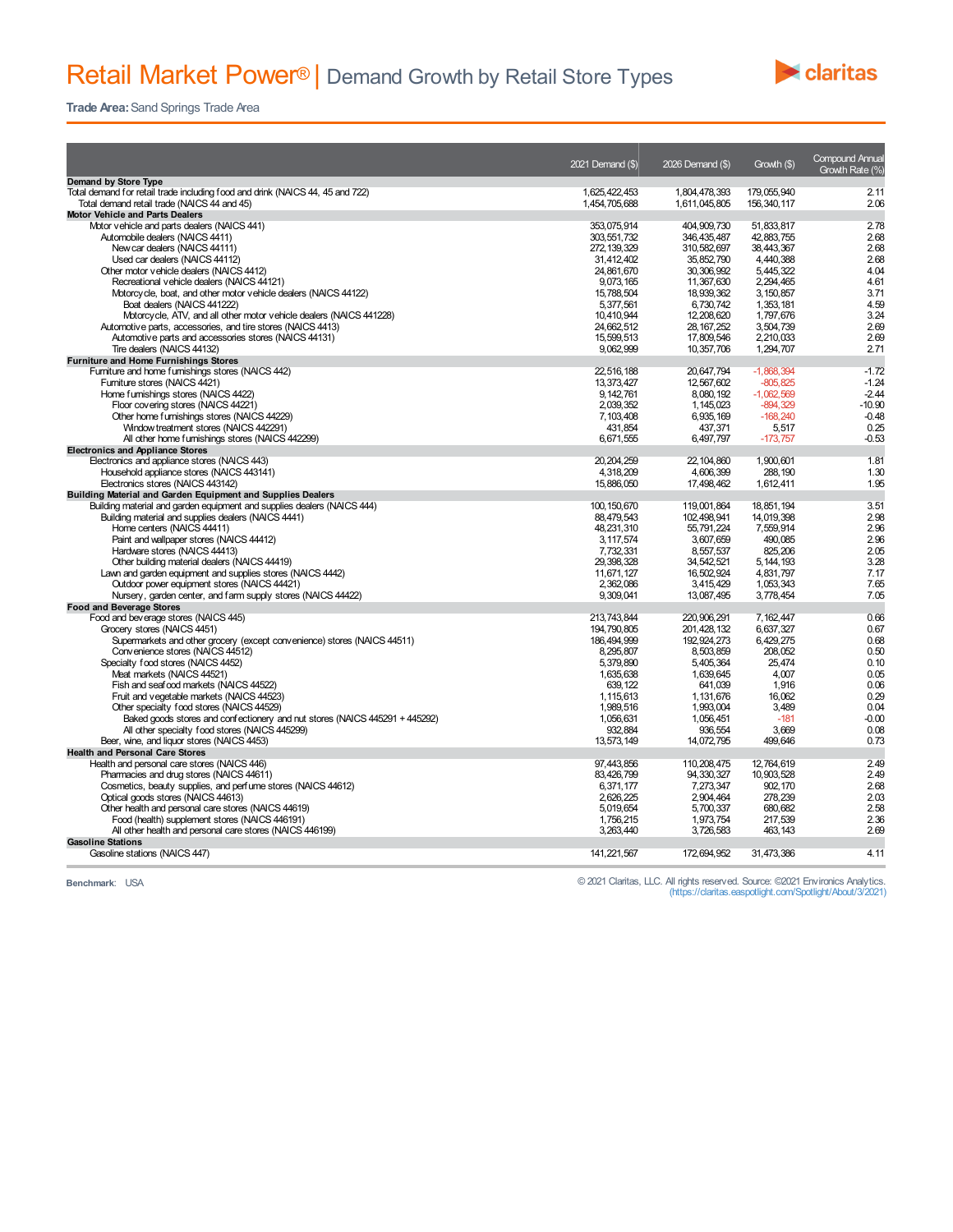## Retail Market Power® | Demand Growth by Retail Store Types



**Trade Area:** Sand Springs Trade Area

|                                                                                                              | 2021 Demand (\$)          | 2026 Demand (\$)            | Growth (\$)              | <b>Compound Annual</b><br>Growth Rate (%) |
|--------------------------------------------------------------------------------------------------------------|---------------------------|-----------------------------|--------------------------|-------------------------------------------|
| <b>Clothing and Clothing Accessories Stores</b>                                                              |                           |                             |                          |                                           |
| Clothing and clothing accessories stores (NAICS 448)<br>Clothing stores (NAICS 4481)                         | 49.046.104<br>34.862.425  | 48,214,412<br>33.902.536    | $-831.692$<br>$-959.890$ | $-0.34$<br>$-0.56$                        |
| Men's clothing stores (NAICS 44811)                                                                          | 1,396,743                 | 1,358,363                   | $-38,380$                | $-0.56$                                   |
| Women's clothing stores (NAICS 44812)                                                                        | 6,967,797                 | 6.730.433                   | $-237,365$               | $-0.69$                                   |
| Children's and infants' clothing stores (NAICS 44813)                                                        | 1.031.915                 | 1.005.813                   | $-26.102$                | $-0.51$                                   |
| Family clothing stores (NAICS 44814)                                                                         | 21,219,421                | 20,699,182                  | $-520.239$               | $-0.49$                                   |
| Clothing accessories stores (NAICS 44815)                                                                    | 1.391.737                 | 1,361,606                   | $-30.132$                | $-0.44$                                   |
| Other clothing stores (NAICS 44819)                                                                          | 2,854,812                 | 2,747,139                   | $-107,672$               | $-0.77$                                   |
| Shoe stores (NAICS 4482)                                                                                     | 7.930.246                 | 7,932,103                   | 1,857                    | 0.01                                      |
| Jewelry, luggage, and leather goods stores (NAICS 4483)                                                      | 6,253,433                 | 6,379,774                   | 126,341                  | 0.40                                      |
| Jewelry stores (NAICS 44831)                                                                                 | 5,514,882                 | 5,658,597                   | 143,716                  | 0.52                                      |
| Luggage and leather goods stores (NAICS 44832)                                                               | 738,551                   | 721,177                     | $-17,374$                | $-0.47$                                   |
| Sporting Goods, Hobby, Musical Instrument, and Book Stores                                                   |                           |                             |                          |                                           |
| Sporting goods, hobby, musical instrument, and book stores (NAICS 451)                                       | 16,300,422                | 18,481,721                  | 2, 181, 299              | 2.54                                      |
| Sporting goods, hobby, and musical instrument stores (NAICS 4511)                                            | 14,797,175                | 16,966,882                  | 2,169,707                | 2.77                                      |
| Sporting goods stores (NAICS 45111)                                                                          | 9,626,317                 | 11,403,569                  | 1,777,253                | 3.45                                      |
| Hobby, toy, and game stores (NAICS 45112)                                                                    | 3, 123, 527               | 3,251,630                   | 128,104                  | 0.81                                      |
| Sewing, needlework, and piece goods stores (NAICS 45113)                                                     | 820.202                   | 827.497                     | 7,296                    | 0.18                                      |
| Musical instrument and supplies stores (NAICS 45114)                                                         | 1.227.129                 | 1.484.185                   | 257.055                  | 3.88                                      |
| Book stores and news dealers (NAICS 4512)                                                                    | 1,503,248                 | 1,514,839                   | 11,591                   | 0.15                                      |
| Book stores (NAICS 451211)                                                                                   | 1.412.165                 | 1.421.346                   | 9.181                    | 0.13                                      |
| News dealers and newsstands (NAICS 451212)                                                                   | 91,083                    | 93,493                      | 2,411                    | 0.52                                      |
| <b>General Merchandise Stores</b>                                                                            |                           |                             |                          |                                           |
|                                                                                                              |                           |                             |                          | 1.19                                      |
| General merchandise stores (NAICS 452)<br>Department stores (NAICS 4522)                                     | 191,650,136<br>13.074.967 | 203, 284, 546<br>13.542.869 | 11,634,410<br>467.903    | 0.71                                      |
| Other general merchandise stores (NAICS 4523)                                                                | 178,575,170               | 189,741,677                 | 11, 166, 507             | 1.22                                      |
| Warehouse clubs and supercenters (NAICS 452311)                                                              | 160, 168, 631             | 170,523,992                 | 10.355.361               | 1.26                                      |
| All other general merchandise stores (NAICS 452319)                                                          | 18,406,539                | 19,217,685                  | 811,146                  | 0.87                                      |
|                                                                                                              |                           |                             |                          |                                           |
| <b>Miscellaneous Store Retailers</b>                                                                         | 28.983.183                |                             |                          | 1.54                                      |
| Mscellaneous store retailers (NAICS 453)<br>Florists (NAICS 4531)                                            | 1,295,933                 | 31,290,440<br>1,866,215     | 2,307,257<br>570,283     | 7.57                                      |
|                                                                                                              | 5.935.448                 | 5,977,309                   | 41,861                   | 0.14                                      |
| Office supplies, stationery, and gift stores (NAICS 4532)                                                    | 2,306,408                 | 2,301,741                   | $-4,667$                 | $-0.04$                                   |
| Office supplies and stationery stores (NAICS 45321)                                                          |                           |                             |                          |                                           |
| Gift, novelty, and souvenir stores (NAICS 45322)                                                             | 3,629,039                 | 3,675,568                   | 46,528                   | 0.26                                      |
| Used merchandise stores (NAICS 4533)                                                                         | 3,996,494<br>17,755,309   | 4, 155, 507                 | 159,014<br>1,536,099     | 0.78                                      |
| Other miscellaneous store retailers (NAICS 4539)                                                             | 4,919,978                 | 19,291,408                  | 832,239                  | 1.67<br>3.17                              |
| Pet and pet supplies stores (NAICS 45391)                                                                    |                           | 5,752,218                   | $-17,994$                | $-0.15$                                   |
| Art dealers (NAICS 45392)                                                                                    | 2,392,800                 | 2,374,806                   |                          |                                           |
| Manufactured (mobile) home dealers (NAICS 45393)                                                             | 1,715,729                 | 2, 103, 124                 | 387,396                  | 4.16                                      |
| All other miscellaneous store retailers (NAICS 45399)                                                        | 8,726,802                 | 9,061,261                   | 334,458                  | 0.76<br>0.54                              |
| Tobacco stores (NAICS 453991)                                                                                | 3.323.531                 | 3.413.390                   | 89.859                   | 0.89                                      |
| All other miscellaneous store retailers (except tobacco stores) (NAICS 453998)<br><b>Non-store Retailers</b> | 5,403,271                 | 5,647,870                   | 244,599                  |                                           |
| Non-store retailers (NAICS 454)                                                                              | 220.369.545               | 239.300.718                 | 18.931.174               | 1.66                                      |
| Electronic shopping and mail-order houses (NAICS 4541)                                                       | 206,717,868               | 225, 129, 713               | 18,411,846               | 1.72                                      |
| Vending machine operators (NAICS 4542)                                                                       | 1.868.499                 | 1.919.508                   | 51.009                   | 0.54                                      |
|                                                                                                              |                           |                             | 468.319                  |                                           |
| Direct selling establishments (NAICS 4543)<br>Fuel dealers (NAICS 45431)                                     | 11,783,178<br>5,665,231   | 12,251,497<br>5.800.007     | 134,776                  | 0.78<br>0.47                              |
|                                                                                                              |                           |                             |                          | 1.07                                      |
| Other direct selling establishments (NAICS 45439)                                                            | 6,117,947                 | 6,451,490                   | 333,542                  |                                           |
| <b>Food Services and Drinking Places</b>                                                                     |                           |                             |                          |                                           |
| Food services and drinking places (NAICS 722)<br>Special food services (NAICS 7223)                          | 170,716,766<br>11.854.305 | 193,432,589<br>13.455.199   | 22,715,823<br>1.600.894  | 2.53<br>2.57                              |
| Food service contractors (NAICS 72231)                                                                       | 9,329,050                 | 10,581,005                  | 1,251,955                | 2.55                                      |
|                                                                                                              |                           |                             |                          |                                           |
| Caterers (NAICS 72232)<br>Mobile food services (NAICS 72233)                                                 | 2,280,076<br>245, 179     | 2,596,478                   | 316,401<br>32.538        | 2.63<br>2.52                              |
|                                                                                                              |                           | 277,717                     |                          |                                           |
| Drinking places (alcoholic beverages) (NAICS 7224)                                                           | 5, 142, 159               | 5,525,347                   | 383,188                  | 1.45<br>2.56                              |
| Restaurants and other eating places (NAICS 7225)                                                             | 153.720.301<br>73,985,121 | 174,452,043                 | 20,731,742               | 2.46                                      |
| Full-service restaurants (NAICS 722511)                                                                      |                           | 83, 558, 260                | 9,573,139                | 2.66                                      |
| Limited-service restaurants (NAICS 722513)                                                                   | 67,626,469                | 77, 126, 745                | 9,500,276                | 2.67                                      |
| Cafeterias, grill buffets, and buffets (NAICS 722514)                                                        | 1,721,656                 | 1,963,883                   | 242,227                  | 2.59                                      |
| Snack and non-alcoholic beverage bars (NAICS 722515)                                                         | 10,387,055                | 11,803,155                  | 1,416,100                |                                           |

**Benchmark:**USA © 2021 Claritas, LLC. All rights reserved. Source: ©2021 Environics Analytics. (https://claritas.easpotlight.com/Spotlight/About/3/2021)